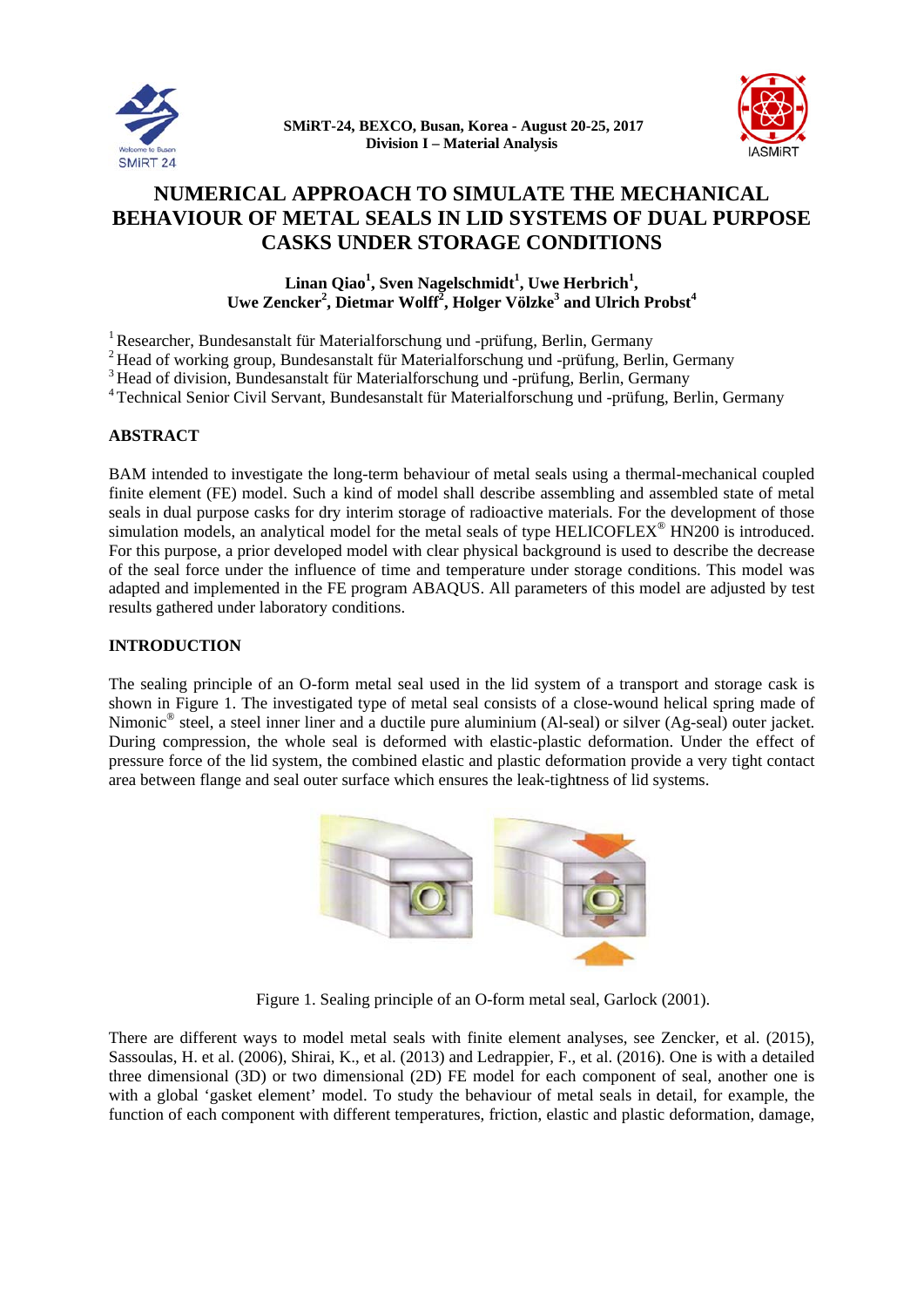material creep behaviour with long time, an appropriate detailed 3D FE model shall be necessary. Contrary to a detailed 3D FE model of those seals, it is more suitable to use a 'global gasket element model' to study the performance of metal seals in an entire cask FE model under the influence of environment conditions such as temperature conditions from the decay heat and surroundings as well as mechanical influences such as from accident conditions. Whereat, a 'global gasket element model' considers all three components of metal gaskets as one object. Because of simplifications of global gasket element models local strain and stress states in those metal seals cannot be analysed, but rather global values at contact areas between gasket model and cask as well as lid or flange can be determined. All measured data, for example, load/unload-deformation, thermal effect, creep, dynamic reaction, damping, damage, contact area, shear effect, can be used to define a global gasket element model without consideration of "why it is so". In this work, we consider the global gasket element model and its application in the analysis of a transport and storage cask for radioactive material under interim storage conditions.

Figure 2 a) shows measured data of seal force-compression performances of different specimens, with specific seal force  $Y = F/(\pi \cdot d_s)$ , *F* the pressure force of lid system and  $d_s$  the overall diameter of a metal seal. Each seal characteristic curve is somewhat different due to design and manufacture tolerances, see different colours in Figure 2 a). The marked points in Figure 2 a) illustrate seal specific conditions, whereat point 2 represents the working point with  $\{e_2, Y_2\}$ .



Figure 2. schematically presentation of a) measured seal force-compression curves of an O-form metal seal with different specimens and b) restoring seal forces over time for different temperatures under constant compression conditions.

The seal force decreases during time and with increasing temperature on a lower level to  $Y_{2R}$  under constant deformation of  $e_2$ . Also, the remaining elastic displacement  $r_u$  decreases, see Figure 2 a) dashed line. The time and temperature dependent decline of  $Y_2$  to  $Y_{2R}$  for different test temperatures at selected points in time is diagrammed in Figure 2 b). With higher temperature, the decreasing of seal force with time is accelerated. All of those effects must be considered for the modelling of metal seals.

# **CALIBRATION OF SEAL BEHAVIOR WITH STATIC LOAD**

The characteristic force-deformation curves of seals under investigation are used to calibrate the specific gasket element. For the FE simulation, the program ABAQUS was used. ABAQUS offers different special gasket elements to model sealing behaviour between two components, see ABAQUS (2014). For the calibration of a gasket element under static load without the influence of time, the definition was divided into two parts: load curve and unload (reload) curve. The measured 'standardised' load/unload curve, see for example black coloured curve in Figure 2 a), was used to define the static behaviour. Shear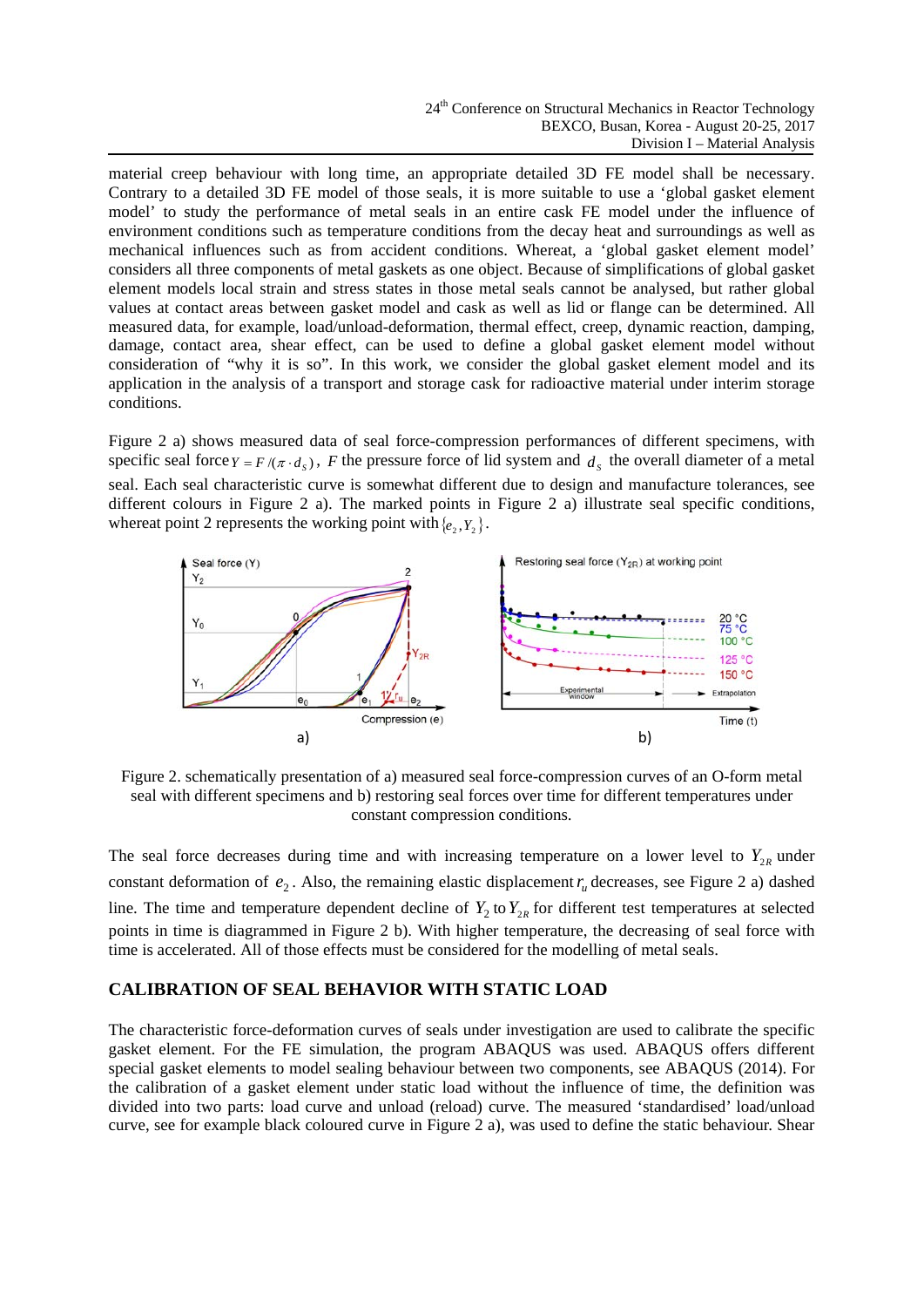behaviour in radial direction was ignored and the influence of temperature was even not considered. The FE calculation with this load was performed quasi-static with displacement controlled load history.

The cross sections of the modelled HELICOFLEX<sup>®</sup> type of metal seals are shown in Figures 3 a) and 3 b). The helical spring is made of a special nickel alloy (Nimonic<sup>®</sup> 90) with wire diameter of 1.1 mm or 1.2 mm depending on the outer liner material. The inner liner made of stainless steel has a thickness of 0.3 mm for Al-seals or 0.5 mm for Ag-seals. The outer jacket made of aluminium is 0.5 mm thick or 0.3 mm for silver outer jackets. As discussed above, force-compression curves of individual metal seal differ to some extent. As mentioned above, to define the force-compression behaviour, a mean forcecompression curve must be derived with statistically confirmed characteristic working point  $\{e_2, Y_2\}$ , see Figure 2 a) and Figure 4.



Figure 3. Cross sections of the HELICOFLEX<sup>®</sup> type of metal gaskets according to Garlock (2001) with a) aluminium or b) silver outer jacket and c) corresponding global gasket element.

The investigated seal type was defined as an axial symmetric block with a height in thickness direction equal to the outer diameter and the cross section was simplified to a rectangle, see Figure 3 c). Typical static load/unload/reload curves for investigated Al- and Ag-seals are represented in Figure 4, see Völzke, H., et al. (2013), Probst, U., et al. (2014) and Nagelschmidt, S., et al. (2014).



Figure 4. Static force-compression curves of a) Al-seal and b) Ag-seal.

The above described gasket element model is adjusted using the determined static load/unload/reload curves. Therefore, the seal compression  $e$  is additive composed into an elastic compression  $e_e$  and a plastic compression  $e_p$  in the form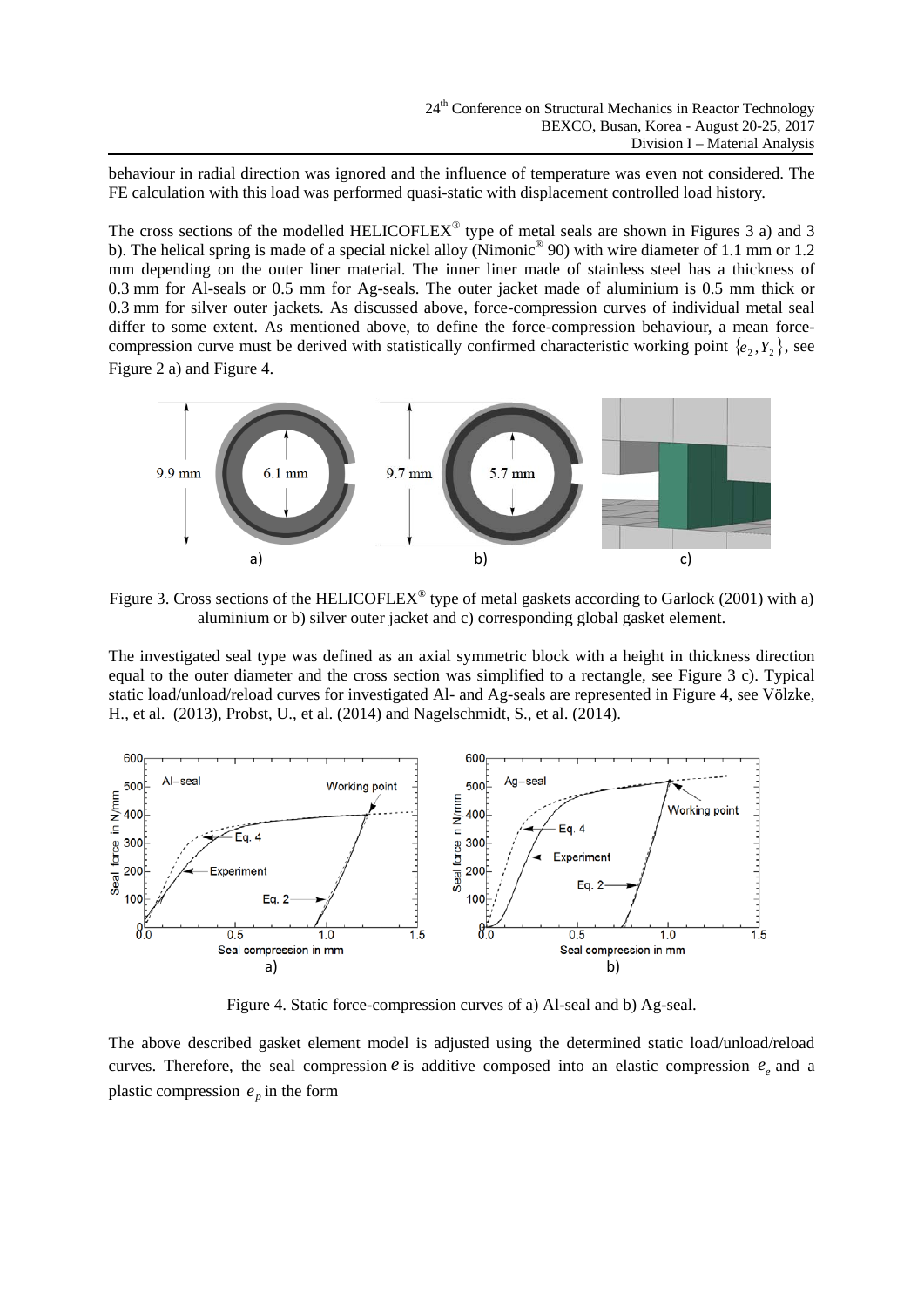$$
e = e_e + e_p \tag{1}
$$

where the elastic compression can be written as

$$
e_e = \frac{Y}{C_0} \tag{2}
$$

with seal force *Y* and elastic stiffness  $C_0$  of observed metal seals. The values of  $C_0$  are determined from unload/reload curves, see Figure 4 and Table 1. The power-law approach in the form

$$
e_p = \left(\frac{Y}{C_1}\right)^{C_2} \tag{3}
$$

is used for the plastic part of compression in the calculation model. Thus, Equation 1 can be rewritten with Equations 2 and 3 for the (initial) elastic-plastic seal force compression curve in the form

$$
e = \frac{Y}{C_0} + \left(\frac{Y}{C_1}\right)^{C_2}.
$$
 (4)

The values of  $C_1$  and  $C_2$  are parameters adjusted to initial load curves in the range from fifty percent seal compression to the working point, see Figure 4 and Table 1. Unload and reload until the elastic range is described by Equation 2 and compression above the elastic range is described by Equation 4, see Figures 4 a) for Al-seals and 4 b) for Ag-seals.

Seal type Al-seal Ag-seal *C*<sub>0</sub> in N/mm<sup>2</sup> 1350 2050  $C_1$  in N/mm<sup>2</sup> 405 535  $C_2$  12.5 10.0

Table 1: used parameters for the static seal model

Differences between the used model from Equation 4 and measurements in the range from origin to 0.5 mm compression are negligibly especially because of manufacture tolerances among metal seals and their irresistible plastic load behaviour after the first compression (assembling). Whereas, a good adjustment of the calculation model in the region above 0.5 mm for load processes as well as for elastic unload/reload process is essentially.

#### **CALIBRATION OF TIME AND TEMPERATURE DEPENDENT SEAL BEHAVIOUR**

In the following, the time and temperature dependent seal behaviour is briefly discussed under assembling conditions with constant deformation of metal seal in a flange system. Under those conditions, BAM investigates metal seals of the abovementioned type with five different constant temperatures in specific developed flange system, see Völzke, H., et al. (2013), Probst, U., et al. (2014) and Nagelschmidt, S., et al. (2014). Results of these investigations are shown in Figure 5. As can be seen, there is a change of the restoring seal force  $Y_{2R}$  with time and under the influence of temperature. Because contact surfaces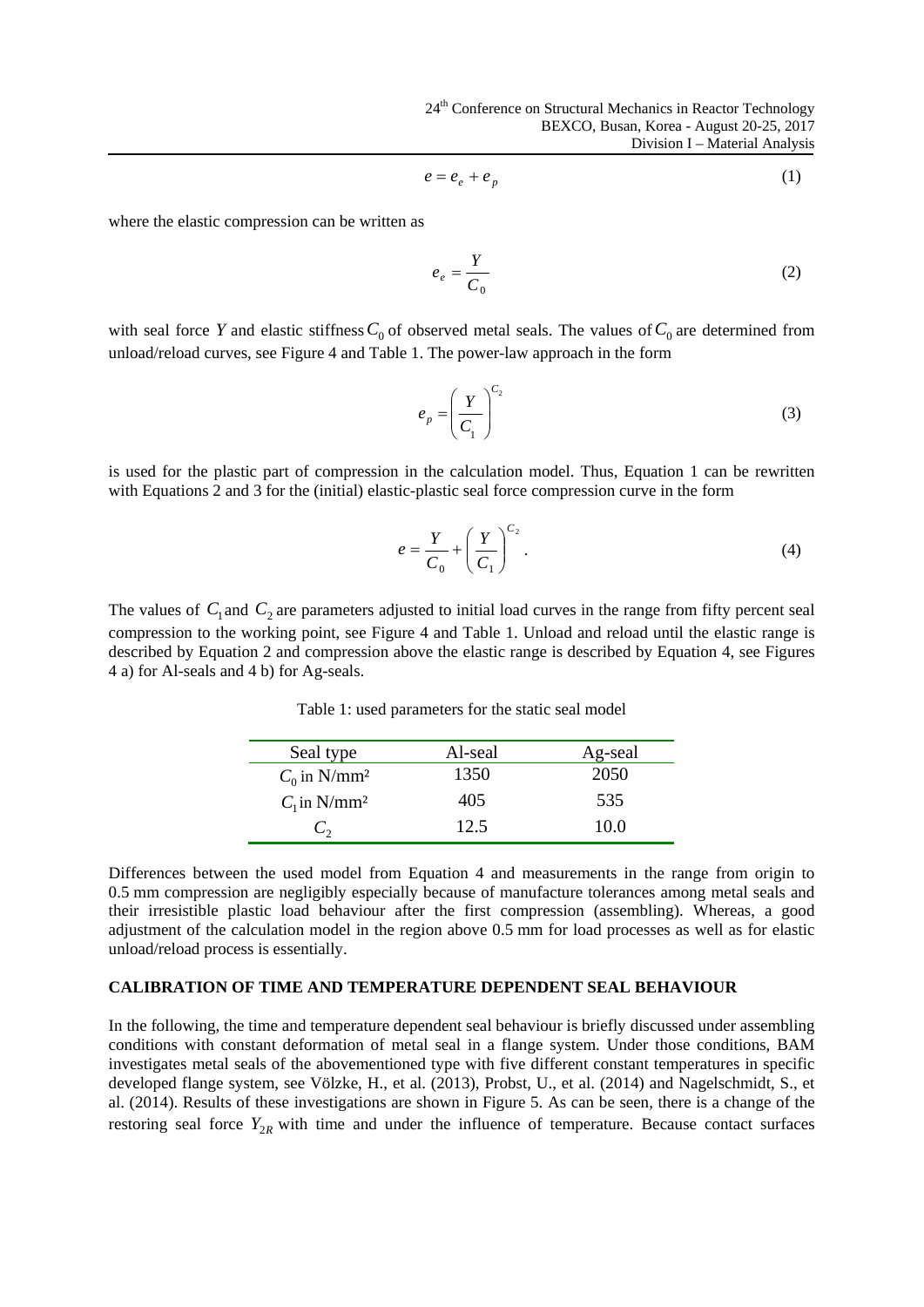maintain a constant distance, the decrease of  $Y_{2R}$  is equal to a relaxation effect for the global gasket element model. But, with a view to local effects of the three seal components, this decrease is conditioned by thermo-viscoplastic deformation of the ductile outer jacket made of aluminium or silver, which is related to the restored elastic strain energy of the helical spring.



Figure 5. Restoring seal forces of metal seals from type HELICOFLEX® with a) Al-seal and b) Ag-seal for five different constant test temperatures.

To describe the decrease of the restoring seal force, BAM developed a calculation model using the timetemperature-superposition (TTS) principle as described in following equation, see the work of Qiao, L., et al. (2016):

$$
\overline{Y}_{2R}/Y_2 = Exp\left[\ln\left(\overline{Y}_{ref,E}/Y_2\right)\left(\alpha_S(\zeta)\tau\right)^{1-\overline{m}}\right]
$$
\n(5)

In Equation 5,  $\overline{m}$  is a mean value for all of the five different constant test temperatures. The normalised time  $\tau$  is defined with  $\tau = t/t_{ref}$ , where  $t_{ref}$  is the reference time, defined as 1 year. The time-temperature shift factor is termed as  $\alpha_s(\zeta)$  which will be described in Equation 6. Equation 5 satisfies the conditions  $\overline{Y}_{2R}|_{\tau=0} = Y_2$  as well as  $\overline{Y}_{2R}|_{\tau \to \infty} = 0$ . The latter is conservative due to the fact that seal force values will be never small as zero during operating time. Based on this, the used parameters for investigated seals are given in the following table, Table 2.

| Seal type           | Al-seal | Ag-seal |
|---------------------|---------|---------|
| m.                  | 0.826   | 0.846   |
| $Y_2$ in N/mm       | 386.0   | 494.0   |
| $Y_{ref,E}$ in N/mm | 308.2   | 424.1   |

Table 2: determined parameters of the mean enhanced power-law model

With the application of the TTS principle different shift factors were calculated due to different test temperatures. The relationship between the shift factor as well as the normalized reciprocal absolute temperature can be described with a modified Arrhenius equation, see Nakamura, K., Takayanagi, T. and Sato S. (1989) and Qiao, L., et al. (2017), in the form: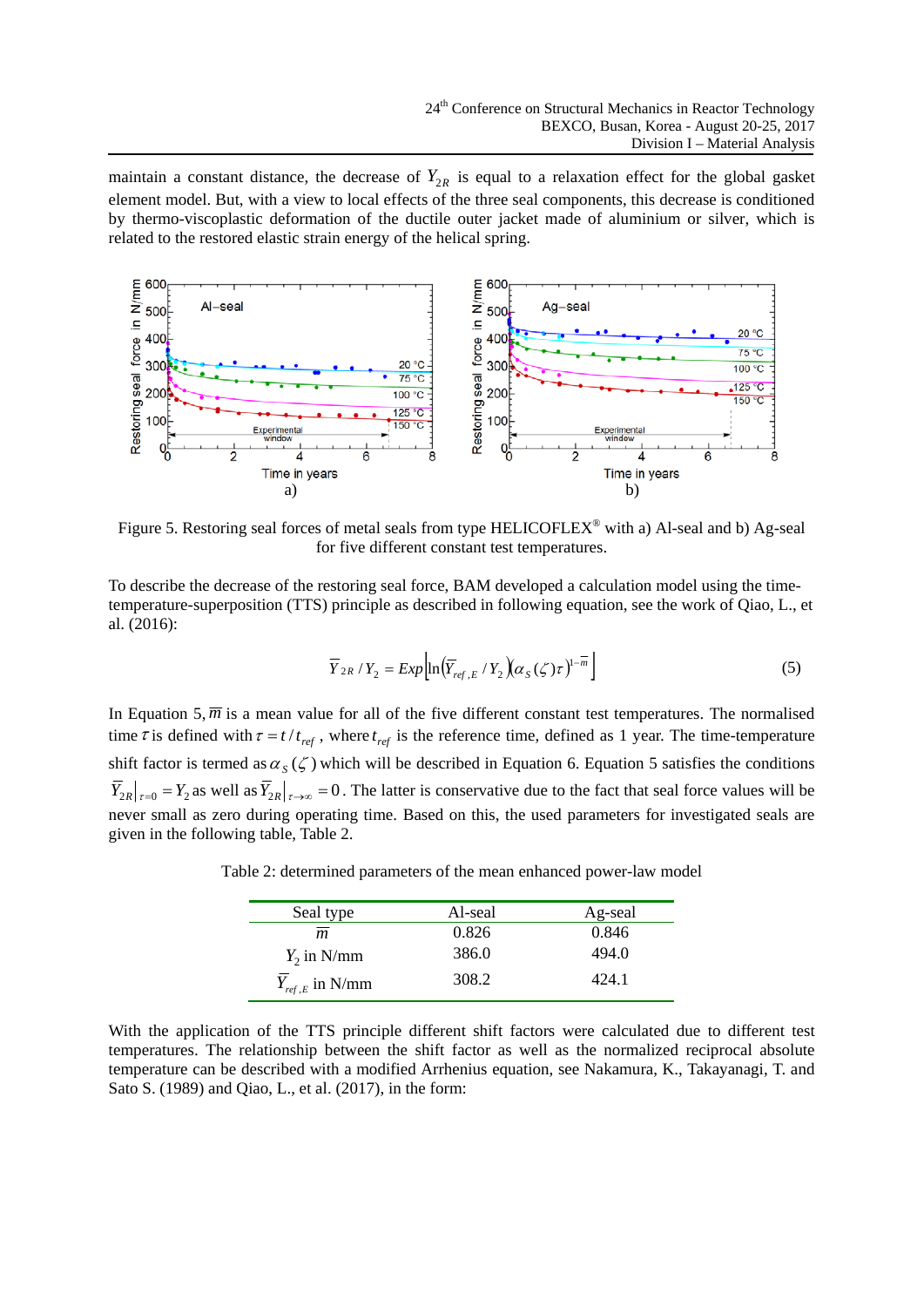$$
\alpha_s(\zeta) = Exp[B((1 + \zeta_c^{-n})^{-1/n} - (\zeta^{-n} + \zeta_c^{-n})^{-1/n})]
$$
\n(6)

Where  $\zeta = T_{ref}$  /*T* is the normalized reciprocal absolute temperature. The reference absolute temperature is defined as  $T_{ref} = (20^{\circ}C + 273.15)$  in Kelvin. Parameters *B*, *n* and  $\zeta_c$  for Al-seals and Ag-seals are given in the next table, Table 3.

Seal type Al-seal Ag-seal *B* 54 52

*n* 70 57  $\zeta_c$  0.848 0.885

Table 3: determined parameters for the calculation of  $\alpha_s(\zeta)$ 

Subsequently, Equations 5 and 6 can be used to estimate the restoring seal force behaviour during time for arbitrary temperatures in the given test temperature range (20 °C to 150 °C). Furthermore, this calculation model was applied to the defined gasket-element. For the consideration of constant or changed seal temperatures, an appropriate function of the determined gasket behaviour from Equations 5 and 6 was implemented in ABAQUS for the gasket element as a function of time and temperature.

#### **SIMULATION OF A LID SYSTEM WITH SEAL FROM ASSEMBLY TO STEADY-STATE AS WELL AS UP TO 40 YEARS UNDER CONSTANT AMBIENT TEMPERATURE**

With the aforementioned determined and calibrated gasket element model, the mechanical seal behaviour depending on temperature and time can be investigated in an entire cask model, see Figure 6 a). Where, the defined gasket element was implemented in the lid system of this cask model, see Figures 6 b) and c), which was prior used for FE analyses regarding accident conditions from an airplane crash with subsequent fires or debris loads, see the work of Droste, B., et al. (2002) and Wieser, G., et al. (2004).



Figure 6. a) FE model of a transport and storage cask and b) detailed lid system with c) assembled gasket element in notch of the primary lid.

Figure 6 a) shows an entire cask model which includes cask body with moderator zone, basket (as inner heat source), primary lid, moderator plate, secondary lid, protective cover plate and bolting of the lid system. A more detailed extract of the lid system is shown in Figure 6 b). The chosen discretization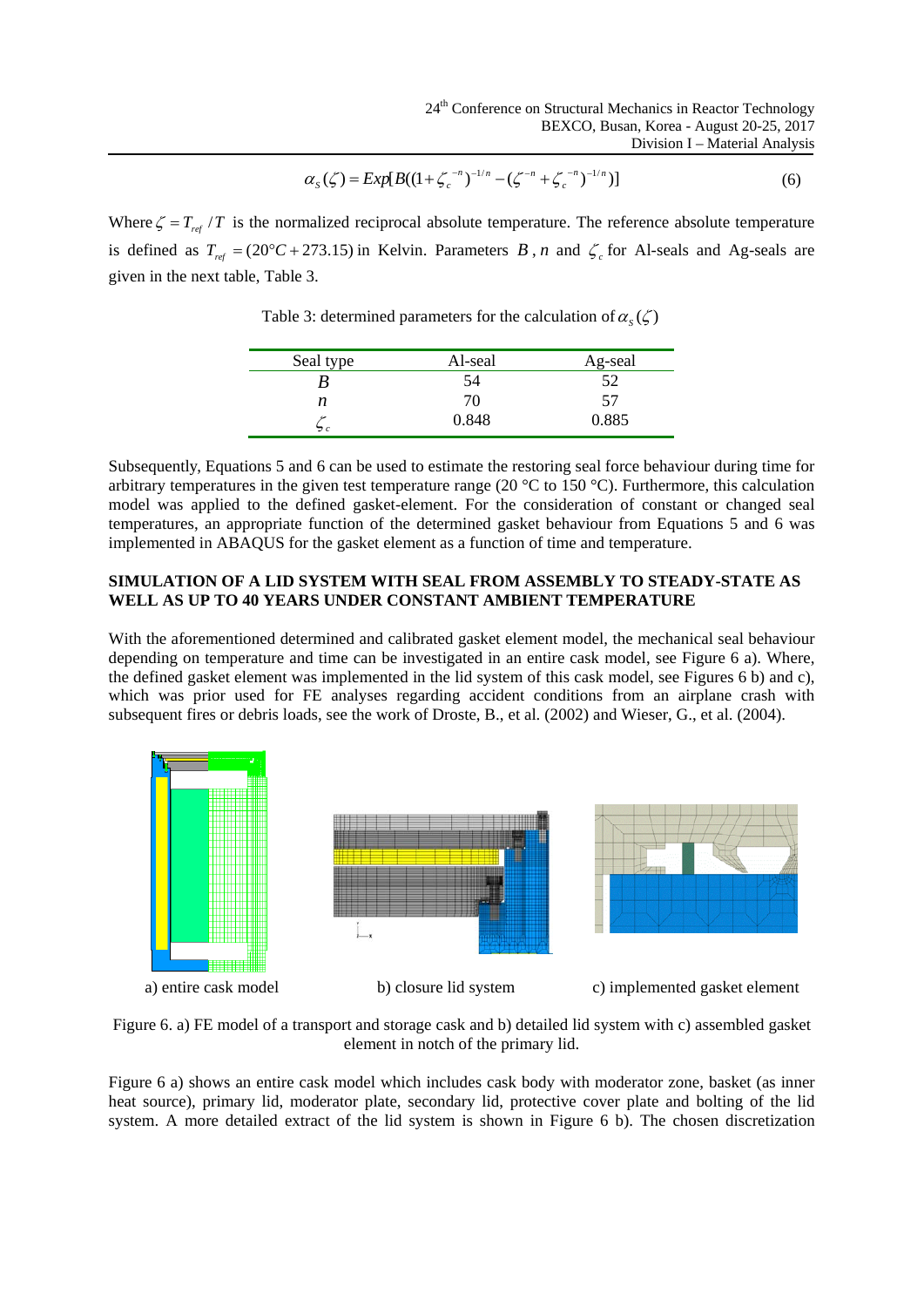ensures the necessary exactitude of displacement calculations of seal position with different bolt pretension force and different thermal-mechanic loads. The implemented gasket element in notch of the primary lid is shown in Figure 6 c). The contact condition between cask body and lid surface was defined as "small sliding" contact with friction. The width of gasket element was chosen equal to the measured mean contact width of a seal loaded to the specific working point.

The gross weight of those casks is approximately 125 Mg. The complete FE model has about 5000 elements and 5400 nodes. It was built up with 2D axial symmetric solid elements of ABAQUS type DCAX4 with linear interpolation for fire load simulation and CAX4R with linear interpolation and reduced integration for the static and dynamic load simulation. All free surfaces (between cask body and basket, cask body and primary/secondary lid, cask body and protective cover as well as between bolt head and primary/secondary lid) were defined by using ABAQUS option "general contact" with friction. Very complex thermal boundary conditions were given in a prior work, see Wieser, G., et al. (2004).



Figure 7. Example of a) seal compression and b) seal force depending on simulation steps with constant ambient temperature and constant released heat.

Three main simulation steps were carried out: 1) initial assembling of lid system, 2) increasing in temperature up to steady-state conditions due to the related heat emission and 3) constant or decreasing in temperature during storage period up to 40 years. These steps are shown in Figure 7 with constant ambient temperature and constant released heat emission. In the first step, the lid-system of the cask was assembled with pre-tension of bolts under ambient temperature. The studied metal gasket of the primary lid was loaded to the specific working point. In a second step, the cask temperature rises to the steadystate condition in approximately 10 to 20 days due to the decay heat of radioactive waste loaded in casks. For the second step, the change of seal force of metal seals should be considered due to the 'high relaxation-rate' in short time. In this step, the temperature of seals rises from the assembling temperature to steady-state temperature conditions. Because of thermal-expansion of the entire lid-system, the compression of seal is mildly reduced but insignificant small, see step 2 in Figure 7 a). Due to this very small compression change, the seal force is unloaded along its elastic unloading line with  $C_0$  and at the same time reduced due to 'relaxation' with time and temperature, see step 2 in Figure 7 b). Following the steady-state, in a third step the metal seal behavior can be determined during storage conditions up to 40 years considering constant or changed temperature conditions due to constant or changed decay heat.

In step 2, the change of seal temperature with time up to the steady-state is presented in Figure 8 a) with two different states (I means free-standing or isolated cask and II means collective standing casks) without presentation of corresponding absolute value of maximal temperatures due to the fact that those values are very sensible to ambient temperature, special structure of casks, loaded spent nuclear fuel, heat exchanging conditions of cask surface and storage positions in the building. Furthermore, the given paper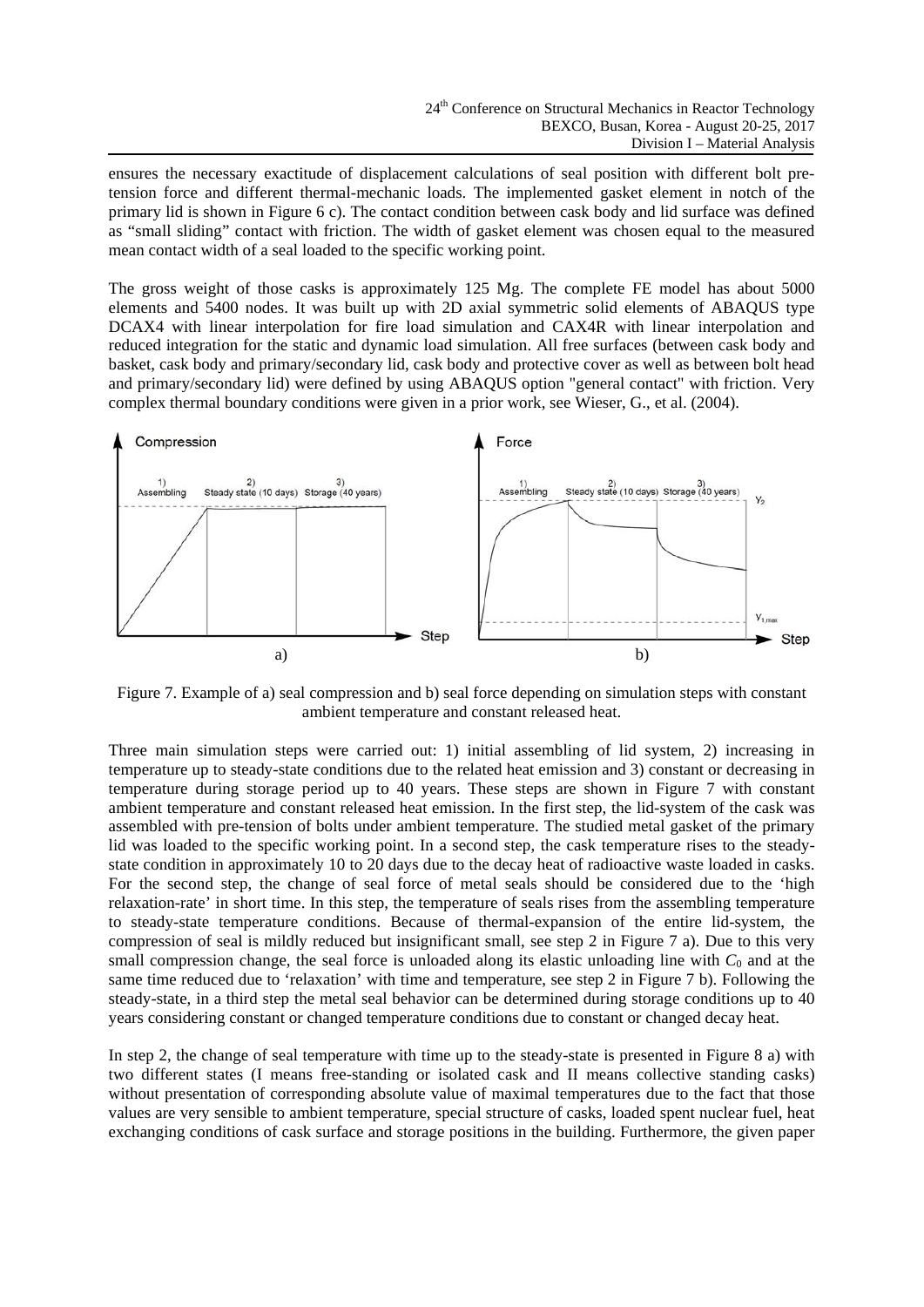aims to describe a conceptual approach. Calculation of temperature distribution of casks and corresponding absolute values of temperature are not the focus of this work. Presented examples are only used to describe "How to calculate the restoring seal force with different seal temperatures of an assembled metal seal in a real cask". Corresponding seal force relaxation rate from assembling to steadystate conditions is shown in Figure 8 b).



Figure 8. Example of a) seal temperatures and b) restoring seal forces up to steady-state condition under constant ambient temperature but two different states (I and II).

In step 3, long-term creep and relaxation effects of metal seals must be considered during the interim storage period. In principle, the inner heat from spent nuclear fuel shall reduce with time depending on the radioactive inventory. It can be approximately defined with exponential decay law as

$$
Q(t) = Q_{\infty} + (Q_0 - Q_{\infty})e^{-\lambda(t/t_0)^{\beta}}.
$$
 (7)

Whereat,  $Q_0$  is the inner heat at the beginning of storage,  $Q_\infty$  is the residual heat,  $t_0$  is used to normalize the time,  $\lambda$  and  $\beta$  are the decay constants of the stored spent fuel material. A typical change of heat emission and its influence of seal temperature are shown in Figure 9.



Figure 9. Example of a) heat emission state and b) seal temperature of a stored cask up to 40 years.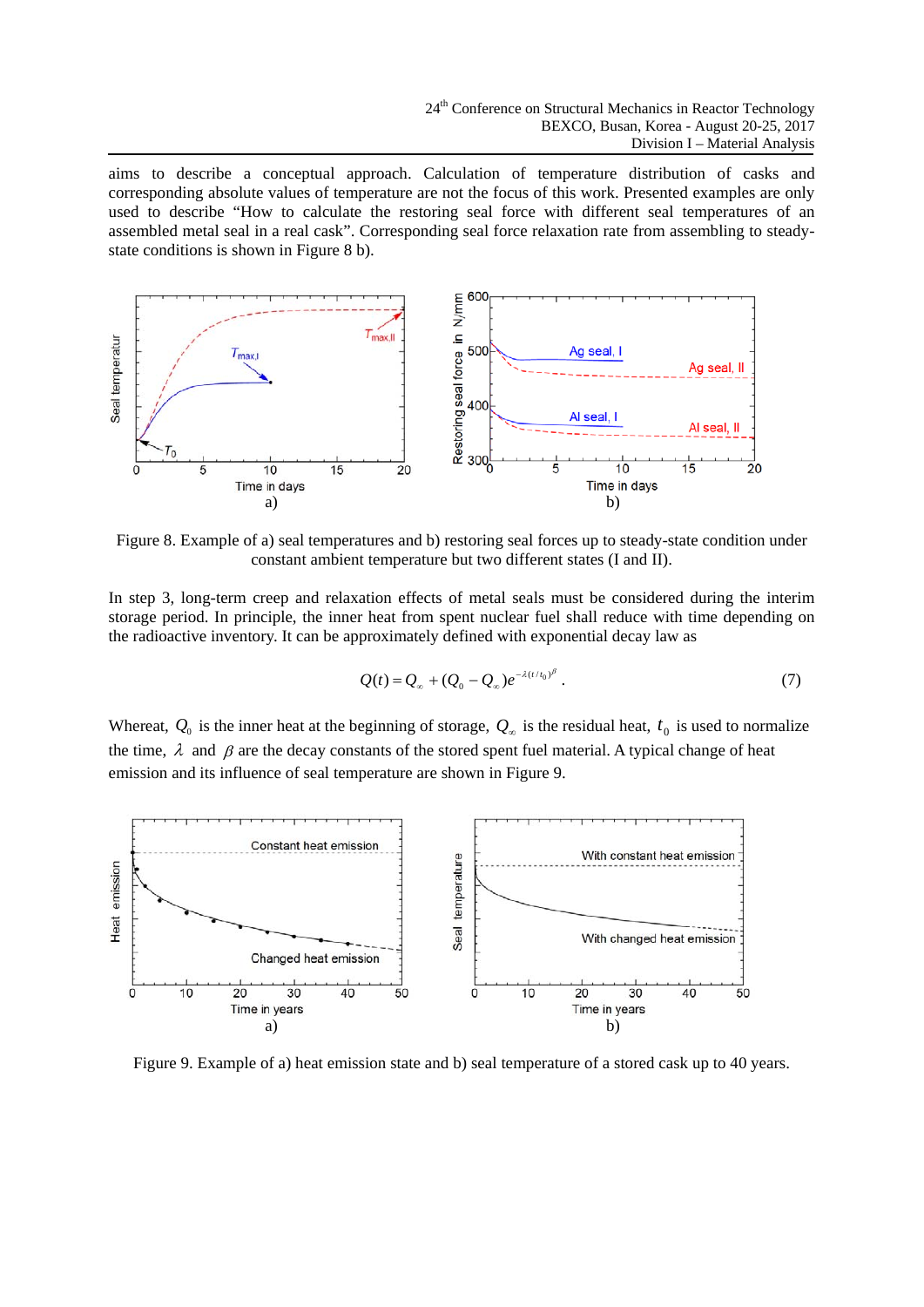The points in Figure 9 a) are values from sophisticated calculations of a spent fuel material. The black line diagrams a fitting curve from Equation 7. If the heat emission is constant, then the seal temperature is constant, too. For changed heat emission, the seal temperature will reduce with time, see Figure 9 b).



Figure 10. Estimated seal force behaviour of a) Al-seals or b) Ag-seals from FE calculation of a transport and storage cask in time up to 40 years with constant or changed heat emission under constant ambient temperature but two different states (I and II).

Results of relaxation simulations from step 3 with constant and changed heat emission under constant ambient temperature are shown in Figure 10. For the exemplarily chosen typically and realistic inventory as well as boundary conditions, even until 40 years, the restoring seal force is above 50 % of the initial seal force. But, investigations about the same sealing type with constant test temperature of 150 °C show, that the restoring seal force decreases notably less than 50 % of the initial seal force within one year. In principle, the decreasing of seal force is mainly effected by temperature.

## **CONCLUSIONS**

Based upon experimental results, a global gasket element model was calibrated, verified and used for the evaluation of metal seal behaviour of a transport and storage cask under interim storage conditions up to 40 years in a storage facility, in Germany. The global behaviour of metal seals in lid-systems of transport and storage casks under storage conditions was studied using a FE model with a specific gasket element type. Geometrical conditions of a lid system and corresponding thermal expansion, as well as the influence of time and temperature related to metal seals assembled in casks can be estimated. With the knowledge of temperature dependency, the developed calculation model for the seal force behaviour is suitable to evaluate time-temperature dependant restoring seal force values under real storage conditions.

#### **REFERENCES**

ABAQUS (2014), Abaqus User's Guide, Dassault Systèmes.

Droste, B., Völzke H., Wieser G. and Qiao L. (2002). "Safety Margins of Spent Fuel Transport and Storage Casks Considering Aircraft Crash Impacts", *Packaging, Transport, Storage and Security of Radioactive Material,* RAMTRANSPORT Publishing, Vol. 13, No. 3-4, 313-316.

Garlock (2001). HELICOFLEX® Catalogue, Reference HEL1, BFGoodrich.

Ledrappier, F., et al. (2016). "Numerical Simulation of HELICOFLEX® Metallic Gasket Ageing Mechanism for Spent Fuel Cask", *18th Int. Symposium on the Packaging and Transportation of Radioactive Materials (PATRAM 2016)*, Kobe, Japan.